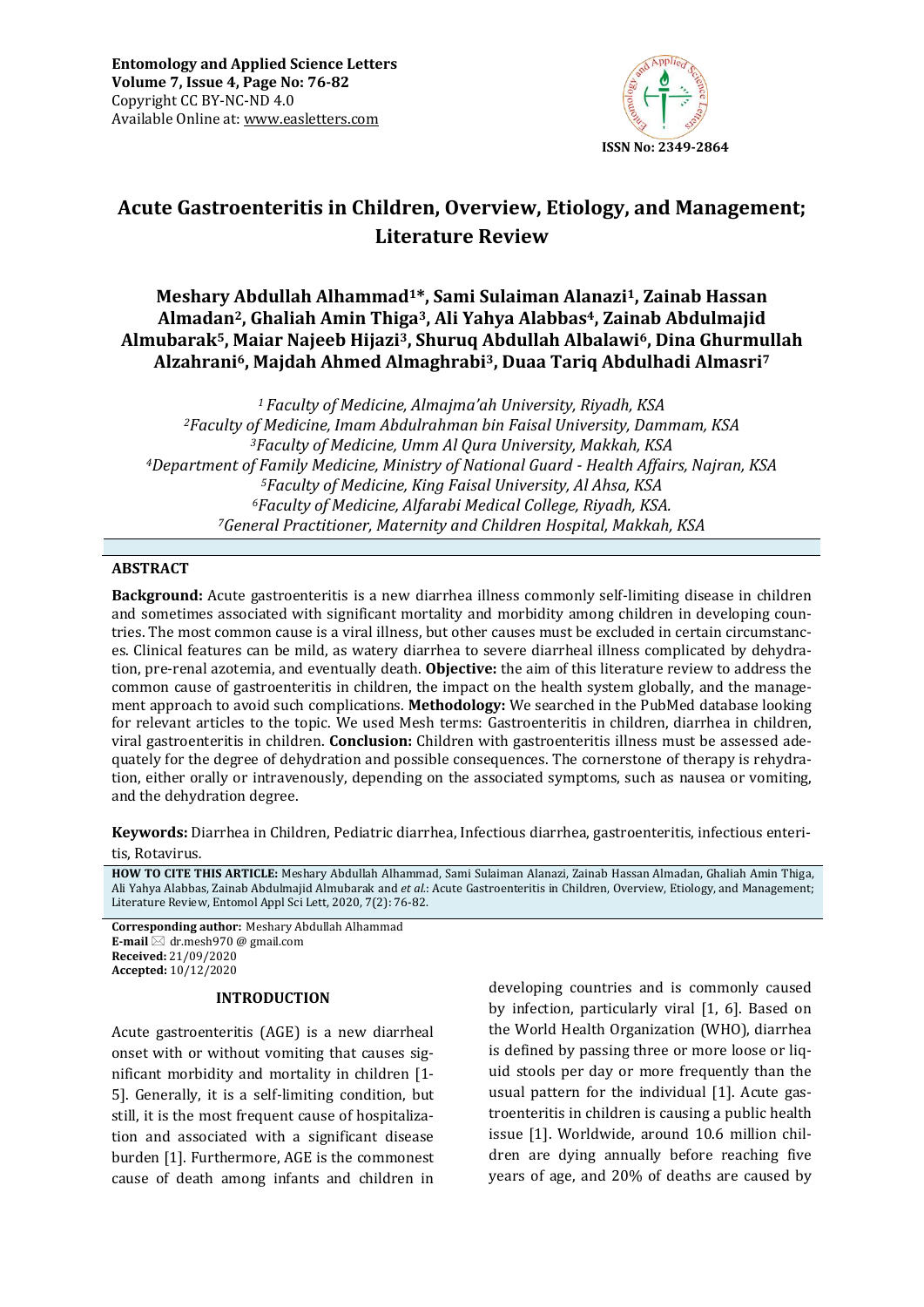gastroenteritis alone [1]. Diarrhea usually lasts less than seven days; if it lasts more than 14 days, it is named protracted diarrhea [6]. In the neonatal period, a change of stool consistency compared to the usual pattern for the individual child is a better indicator of acute diarrheal illness more than stool frequency [6].

Clinical manifestations include watery stools, occasionally mixed with blood, after a 1-7 days incubation period [6]. Vomiting and fever may follow or precede diarrhea or can be absent completely [6]. Infrequent complications include intussusception, toxic, or hypovolemic shock with pre-renal azotemia as a feature of severe dehydration [6]. Convulsion has been reported in some cases, and it usually resulted from multi factors [7]. Electrolyte disturbances and dehydration due to the severe loss of electrolytes and water resulted from stool loos or vomiting may provoke neurological symptoms [7]. Also, highgrade fever (>39 C) that associate diarrhea illness may induce convulsions, especially in infants and toddlers who have an immature central nervous system, makes them highly susceptible to neurological symptoms [7]. Vomiting usually stops within a few hours after proper rehydration, and diarrhea usually stops within two days to one week [6].

#### **Epidemiology and Disease Burden:**

The severity of the diarrhea illness is directly related to the causative agent [8]. AGE caused by rotavirus is responsible for severe diarrheal illness, which usually required hospitalization [8]. Globally, up to 40% of children with diarrhea aged below five years are hospitalized with rotavirus [8]. In Europe, rotavirus is responsible for > 50% of gastroenteritis hospitalizations and around one-third of seeking emergency department [8]. Not surprisingly, the economic burden of AGE is essential, not only the cost of therapy but also the indirect cost caused by absence from work by parents or caregivers of sick children [8]. In the USA, Canada, and Europe, social costs related to rotavirus infection in children < 5 years have been considered > 50% of the total cost of care [8]. Given the disease's burden, the development of the rotavirus vaccine became a priority [8]. Immunization for rotavirus is recommended in the States and Europe [8].

Universally, 3-5 billion AGE cases and almost 2 million deaths occur each year in less than five years old children [9]. Annually in the United States, AGE considers nearly 10% (220.000) admission to hospital, more than 1.5 million outpatient visits, and around 300 deaths in children under five years, which costs about \$1bn [9]. In Australia, within the same group of age, around 100,000 hospital admissions, 22,000 emergency department visits, and 115,000 general practice referrals occur annually for rotavirus alone, with an estimated cost of \$A30m [9]. Children with inadequate nutrition are at higher risk of complications [9].

#### **DISCUSSION**

#### **Etiology**

Worldwide, a viral infection is the most common cause of AGE; moreover, rotavirus and norovirus being the most common in young children [9, 10]. Viral infections destroy small bowel enterocytes and lead to low-grade fever and watery diarrhea without blood [9]. Rotavirus causing seasonal infection in temperature climates, peaking in late winter but occurs during the tropics year [9]. Also, it causes severe dehydration, the main reason for mortality in children <5 years of age globally [10]. Most children will be infected by the age of 2 to 3 years, and many got infected more than once [10]. Almost 80% of Rotavirus infections are caused by five serotypes (G1-G4 and G9) [10]. Consequently, two rotavirus vaccines have been recently introduced and showed a high degree of immunity and protective efficacy: a naturally attenuated pentavalent human-bovine (WC3) reassortant rotavirus vaccine containing G1-G4 and P and an attenuated G1P monovalent human rotavirus vaccine [10]. A recent multi-center case-control study discovered rotavirus, Cryptosporidium, enterotoxigenic Escherichia coli, and Shigella spp. are associated with significant moderate to severe diarrhea in children [11].

While viral infection invades only the small intestine destroying the mature epithelium, bacterial and parasite infection exert their pathogenic impact in both bowel segments [12]. Pathologically, infectious diarrhea is categorized into three main groups: secretory, osmotic-secretory, and exudative-secretory [12]. Viruses cause Osmotic-secretory diarrhea, and secretory is caused by Vibrio cholera and toxinogenic strains of E-coli, and exudative-secretory by entero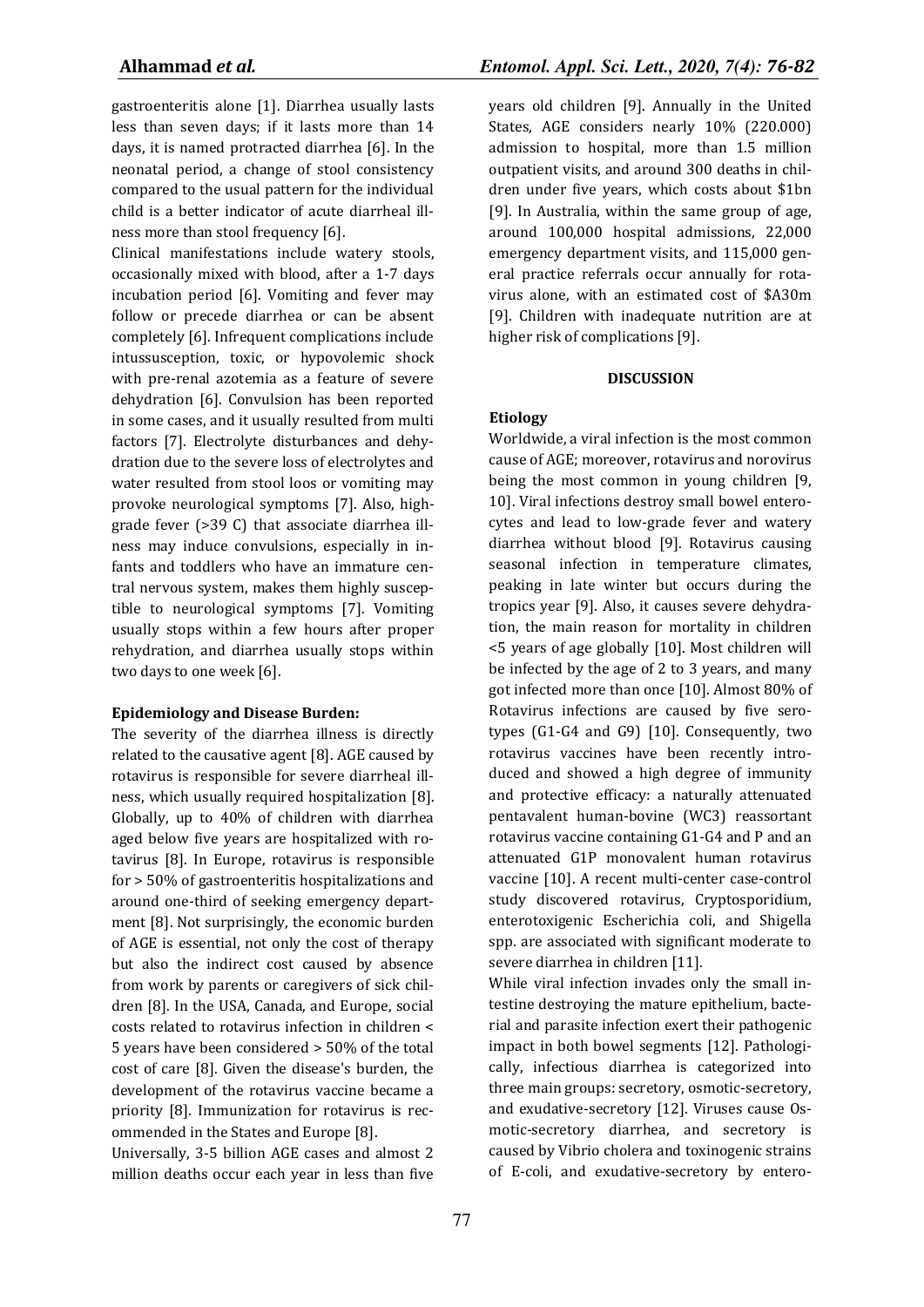invasive bacteria (Salmonella, Shigella, Campylobacter) and Entamoeba histolytica [12]. Consequently, osmotic and osmotic-secretory diarrhea are manifested by liquid stools, and exudativesecretory by aqueous-mucilaginous and often bloody diarrhea [12].

Enteropathogenic E-coli, Giardia lamblia, and Cryptosporidium adhere to the proximal small intestine's mucosal surface, hence disturbing its function, primarily causing a malabsorptive diarrheal illness [12]. The immune-mediated response of acute infective diarrhea may lead to certain complications, which are listed in **Table 1** [12]. Ingestion of food containing enterotoxins of Staphylococcus aureus, Clostridium perfringens, and Bacillus cereus, causing secretory diarrhea [12]. Unlike infections, no bacterial colonization of the bowel in alimentary intoxications; besides, Staphylococcus aureus excretes a thermostable, while Clostridium perfringens and Bacillus cereus excrete thermolabile enterotoxins [12]. However, certain causes of acute diarrheal illness must be excluded found in **Table 2** [13].

**Table 1**. The immune-mediated response of acute infective diarrhea

| <b>Organism</b>                                                  | <b>Complications</b>       |  |
|------------------------------------------------------------------|----------------------------|--|
| Yersinia, Campylobacter, Sal-<br>monella                         | Erythema nodosum           |  |
| Campylobacter                                                    | Guillain-Barre<br>syndrome |  |
| E-coli 0157:H7, Campylobacter,                                   | Hemolytic-uremic           |  |
| Yersinia                                                         | syndrome                   |  |
| Campylobacter, Yersinia                                          | Hemolytic anemia           |  |
| Campylobacter                                                    | IgA nephropathy            |  |
| Shigella, Salmonella, Campylo-<br>bacter, Yersinia               | Reiter syndrome            |  |
| Shigella, Campylobacter, Yer-<br>sinia                           | Glomerulonephritis         |  |
| Salmonella, Shigella, Yersinia,<br>Campylobacter, Cryptosporidi- | Reactive arthritis         |  |
| um                                                               |                            |  |

**Table 2.** Differential diagnosis to Infectious Gastroenteritis

| • Postenteritis syndrome (cow's milk protein  |  |
|-----------------------------------------------|--|
| intolerance or irritable bowel syndrome vari- |  |
| ant.                                          |  |
| •Ongoing gastrointestinal infection (Chronic  |  |
| infection)                                    |  |
| • Excessive juice/fructose intake             |  |
| $\bullet$ Coeliac disease                     |  |
| •Constipation with overflow diarrhea          |  |
| • Factitious or fabricated illness            |  |

Sapoviruses (SaVs), a member of the Calicivirida family, is a causative gastroenteritis agent, mainly in children in both sporadic and outbreaks worldwide [14]. SaVs are considered the second most common causative virus behind Norovirus in children having acute diarrhea after achieving the rotavirus vaccine [14]. SaVs-associated outbreaks have resulted in semi-closed institutions such as schools, kindergartens, hospitals, and nursing homes for the elderly, and spread through the fecal-oral route, the main route of transmission [14]. SaVs transmit through exposure to SaVs-positive aerosols from feces, vomitus, or the ingestion of SaVs-contaminated food and water [14]. In one epidemiological study, SaVs has been linked to an outbreak of gastrointestinal infection in 482 primary school students during spring activities from February 24 to March 11, 2019, in Shenzhen city, China [14].

## **Traveler's diarrhea**

Traveler's diarrhea is often defined by the passing of three or more unformed stools/24 hours, associated with or without nausea, vomiting, abdominal cramps, or fever that occurs during or within 14 days of returning from travel to a resource-limited location [15]. Some experts defined the traveler's diarrhea as a two or more fold increase in stool frequency following overseas travel [15]. Almost 10% to 41% of traveler children are affected by diarrheal illness, and they are found to have a higher rate compared to adults [15]. Some data from multi-centers showed that ill children who return from international travel were less frequently have received pretravel medical advice than adults and more commonly required inpatient care [15]. During 2004-2009, almost 13% of the 64,039 enteric infections studied by the Center for Disease Control and Prevention were traveledrelated; also, 24.2\$ were children [15]. The primary causative organism in the whole sample Campylobacter (42%), non-typhoidal Salmonella (32%), and Shigella (13%) spp, resulting in 5 deaths [15]. The incidence and severity of traveler's diarrhea are based on the age, where infants and toddlers have the greatest incidence rates, highest severity, and a higher likelihood of requiring inpatient care [15].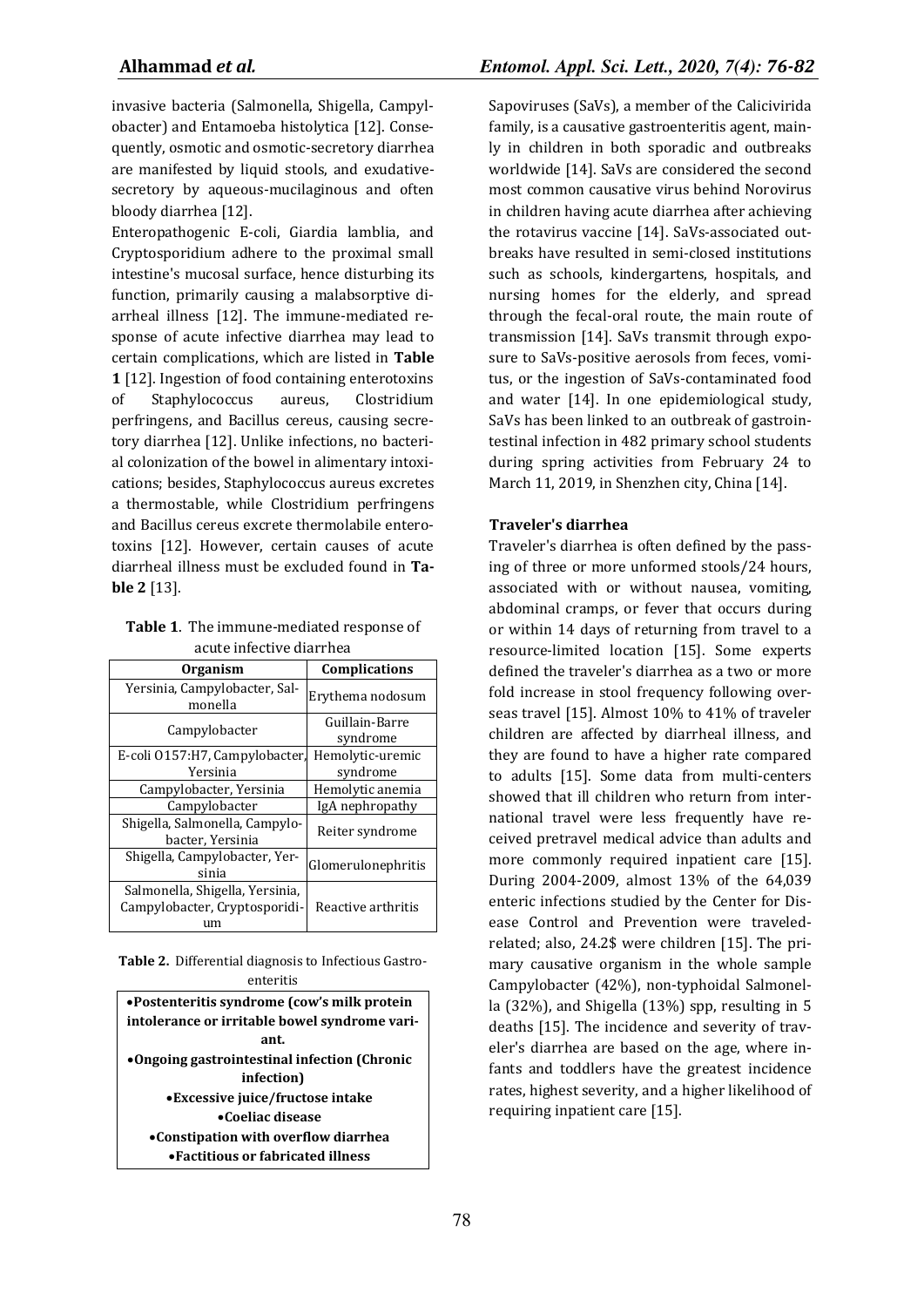#### **Medical Assessment**

In assessing a child with AGE, it is essential to determine the onset, frequency, quantity, and features of the vomiting and diarrhea, recent meal intake or fluid, and recognize associated symptoms, including abdominal pain or fever [16]. Also, assess the amount of fluid loss is useful to evaluate urine output and deteriorate in mental illness [16]. Extraintestinal symptoms associated with diarrhea and/or vomiting should be assessed adequately, such as otitis media, pneumonia, and urinary tract infection [16]. However, it is unlikely that diarrhea associated with these diseases will be severe [16]. Some conditions may increase the risk of severe dehydration and need proper assessment, including malnutrition, prematurity, immunodeficiency, and heart diseases [16]. Relevant epidemiological data are helpful as a first diagnostic approach, have recent contact with other sick individuals, determine of a potential source of infection (water or food), overseas travel (Traveler's diarrhea), and recent rotavirus vaccination in children below three years of age [16]. Importantly, physicians must explore the capabilities of parents or carers to provide adequate support at home, particularly the administration of oral hydration and the wellness to rapidly take the child to a medical center for reassessment if needed [16].

The physical examination must be directed on specific parameters to assess the hydration status, complications, and to recognize extraintestinal disease [16]. Temperature, heart rate, respiratory rate, blood pressure, capillary refill time, abdominal skin fold, anterior fontanel level, mucosal hydration including eyes and mouth, and mental status should be evaluated [16]. Clinical dehydration must be considered if weight loss reaches 3-4% [16]. As the degree of dehydration increases, vital signs started to be compromised, especially after 10% fluid loss [16]. While it is difficult to distinguish between mild to moderate dehydration on physical examinations (3-9% weight loss), the patient must manage the same [16]. According to the CDC recommendations, dehydration can be categorized into three phases: no or minimal dehydration (with <3% weight loss), mild to moderate dehydration (3-9% weight loss), and severe dehydration (>9% weight loss) (**Table 3**) [16].

| Weight Loss        |                         |  |
|--------------------|-------------------------|--|
| Degree of Dehydra- | <b>Estimated Weight</b> |  |
| tion               | Loss                    |  |
| Mild               | 3%                      |  |
| Mild to Moderate   | ;-99                    |  |

Severe >9%

**Table 3**. Dehydration Stages and Estimated

#### **Diagnostic Work-up**

Generally, AGE is a clinical diagnosis and does not require a specific diagnostic test [17]. However, certain circumstances in which microbiological tests may be necessary for diagnosis and treatment [17]. Microbiological workup may be necessary for children with underlying chronic conditions (e.g., malignant disorders, IBDs, etc.), in extremely severe conditions, or those with a prolonged course of symptoms [17]. During an outbreak in childcare, school, hospital, and nursing home, microbiological investigations are considered to identify the pathogen and establish its source [17]. Further, children with a history of overseas travel and bloody diarrhea may benefit from further investigations [17].

Hematological markers, such as C-reactive protein (CRP) and procalcitonin level, are not routinely tested to distinguish between viral and bacterial gastroenteritis, and it is unlikely to change treatment based on the result [17]. Hence, normal CRP does not entirely exclude bacterial infection, and the procalcitonin level seems to be more effective than CRP in distinguishing between viral and bacterial AGE [17]. Fecal markers are also not recommended to be routinely tested for viral vs. bacterial AGE differentiation [17]. Fecal calprotectin usually reflects intestinal inflammation and associated more with bacterial infection than viral or parasitic causes [17]. Fecal calprotectin and lactoferrin have been studied for inflammatory bowel diseases (IBD) diagnosis and monitoring [17]. Although they are good indicators for IBS, neither is specific for IBD [17]. The combination of high fecal calprotectin and CRP showed a 94% diagnostic accuracy for bacterial AGE [17].

#### **Management**

#### **Oral Rehydration Solution:**

Dehydration treatment consists of three elements: rehydration, replacement of ongoing losses, and normal feeding continuation [18].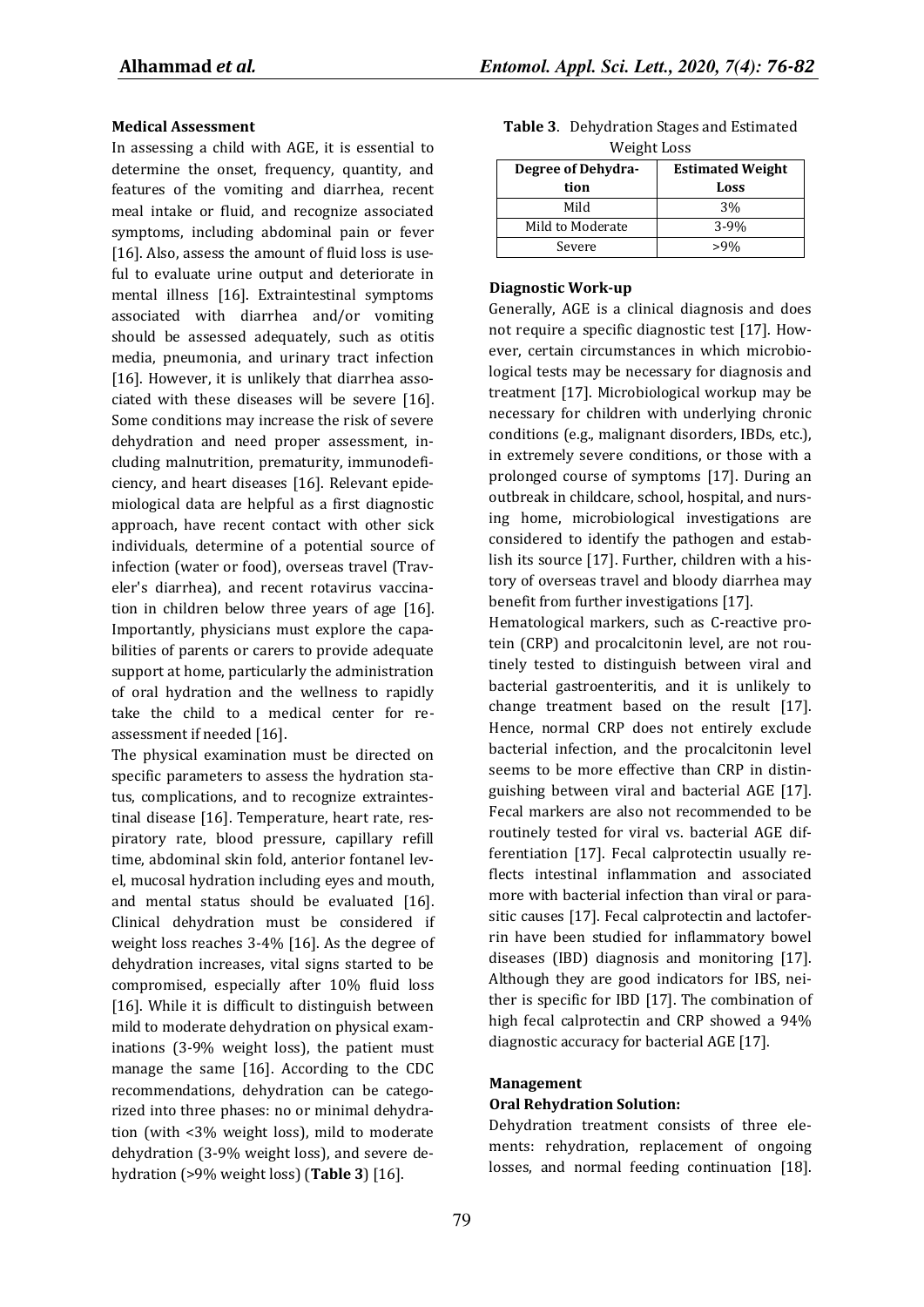The mode of rehydration depends on the degree of dehydration, and the patient must be adequately assessed before therapy initiation [18]. In minimal or no dehydration, patient therapy must be directed at the replacement of ongoing losses; to explain, for each watery stool, a 10 cc/kg body weight of oral rehydration solution (ORS) must be provided, and for each episode of emesis, a 2 cc/kg body weight or ORS the patient must receive [18]. Alternatively, children weighing < 10kg must receive 60-120 cc of ORS for each diarrhea stool or an episode of emesis, where children weighing >10kg must receive 120-250 cc of ORS for each episode [18]. Breastfed children should continue breastfeeding, whereas patients eating solid foods should continue their usual diet except for eliminating high-sugar beverages [18, 19]. Moreover, children should not receive any special or diluted formula [18].

Implementing the guidelines mentioned earlier, many unnecessary referrals to hospital admissions can be avoided [19]. Patients with mild to moderate dehydration should receive 50-100 cc/kg of ORS over 304 hours, supplemented by fluids to restore continuous losses [18]. Initially, children must be taking a small amount (5-15cc) of ORS every 5 minutes and gradually increase ORS if tolerated [18]. Patients should also continue their breastfeed or solids except for highsugar beverages [18, 19]. AGE children with mild to moderate dehydration are commonly encountered in the outpatient setting [20]. A trial of ORS may be ineffective if the patient is lethargic, has persistent vomiting, or refuses oral intake [20]. ORS may also be excessively time-consuming in a busy outpatient care facility, with a range of 10.7 to 16 hours required time for adequate hydration [20].

## **Intravenous Rehydration Therapy:**

Intravenous rehydration is the standard gold treatment for severe dehydration or in cases of intolerance to oral rehydration therapy [21]. The volume and the rate of fluid administration are still questionable [21]. However, patients with severe dehydration should be initially resuscitated with Ringer's Lactate solution or normal saline via intravenous to achieve hemodynamic stability [18]. Oral rehydration therapy should be initiated as soon as possible after intravenous rehydration [18]. While no enough

data suggests an alternative approach of intravenous therapy, such as large-volume or rapid rehydration, future clinical trials may be required to solve some uncertainties [21]. In the absence of clear evidence, it is logical to follow the available recommendation of administering 20 ml/kg boluses [21].

## **Oral vs. Intravenous Rehydration Therapy:**

A randomized clinical trial conducted to study the difference between ORT, and intravenous fluid (IVF) found that ORT was as effective as IVF in rehydrating moderately dehydrated AGE children [22]. Interestingly, some degrees indicated that ORT was superior to IVF and ORT patients have fewer hospitalization [22]. For example, ORT initiation was faster than IVF, especially in a busy emergency department often faced with overcrowding and long waits [22]. Also, ORT avoids the need for potentially painful and often difficult intravenous cannula placement [22]. After rehydration therapy, dehydration degree showed complete improvements with >90% of ORT receiving group compared to >82% of IVF group, having a 4-hours dehydration score that demonstrated resolution of their moderate dehydration [22]. Although different scores of successful rehydration were similar between groups, the IVF group showed better weight gain than the ORT group, and this difference was statistically significant [22]. The management of bacterial gastroenteritis is beyond the scope of this article.

## **Antiemetic Therapy:**

Ondansetron, in particular, is used either orally or intravenously in young children with vomiting associated with AGE [21]. According to the Canadian Pediatric Society, oral ondansetron therapy, as a single dose, may be considered for 6 months to 12 years child with vomiting related to AGE and who have mild to moderate dehydration with intolerance to ORS [21]. The use of ondansetron is not recommended in patients for AGE patients with predominantly severe diarrhea, as ondansetron can worsen diarrhea as an adverse effect [21]. Ondansetron can cause electrolyte disturbances and be listed in the FDA black box alert published in September 2011 [21]. Therefore, electrocardiogram monitoring is recommended while the patient receives it, as it can result in QT interval prolongation, which can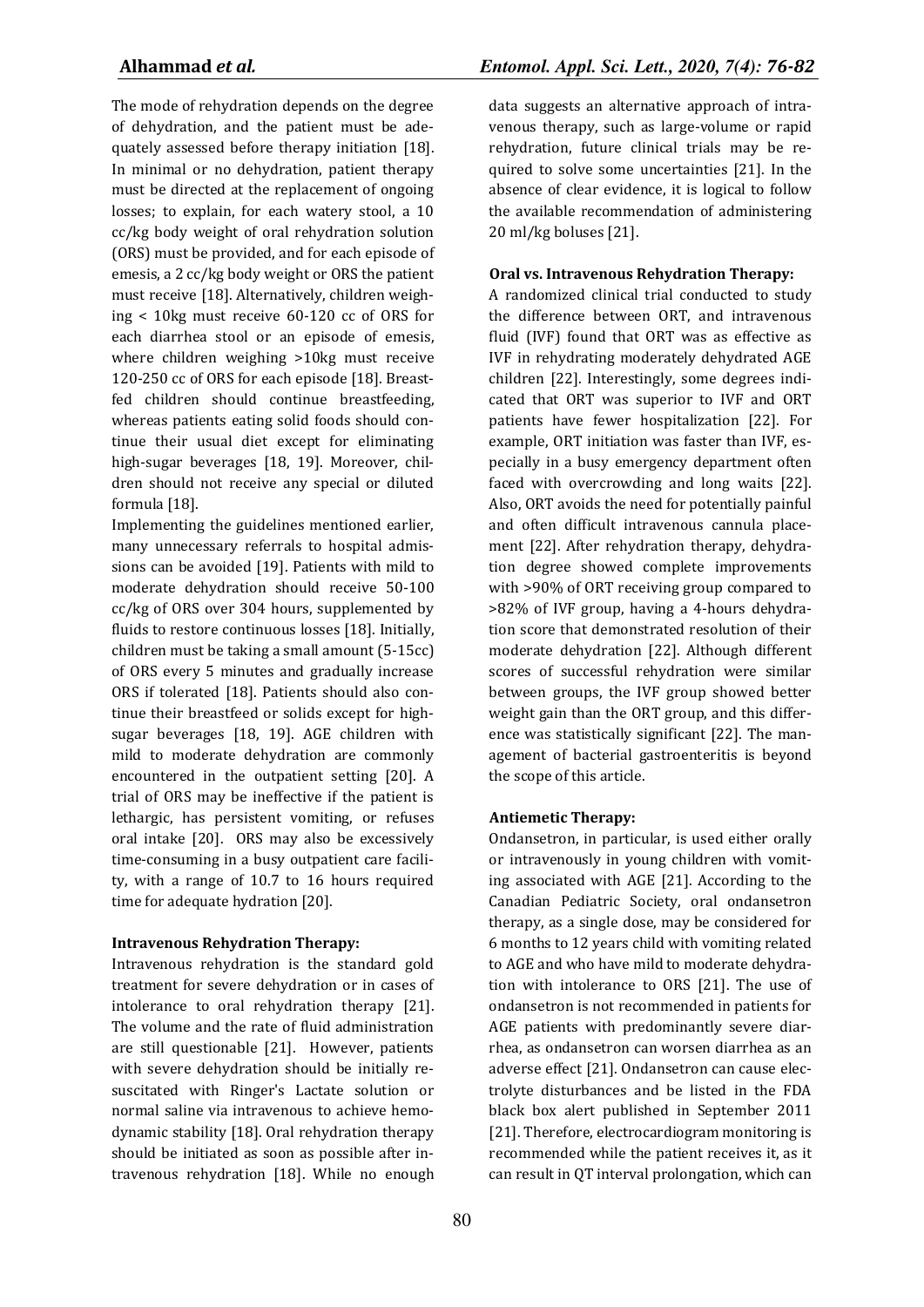lead to abnormal and potentially fatal heart rhythm, including Torsade de Pointes [21]. There is no evidence supporting the use of other antiemetics [21].

## **CONCLUSION**

Acute gastroenteritis is a common disorder among children with significant mortality and morbidity consequences. The most important consequence is dehydration, and the patient is assessed based on the degree of dehydration to establish adequate workup and treatment. While rotavirus is the most common causative organism of gastroenteritis in children, developing an effective vaccine is worthwhile to avoid potentially lethal dehydration and decrease the cost-effective burden on the health system globally. Also, various organisms can cause gastroenteritis, including bacterial or parasitic infection, with less incidence rate than viral infection. The diagnosis is based on clinical findings and the patient must be assessed adequately for dehydration status to establish the proper treatment approach. The mainstay of treatment is rehydration and monitoring, depending on the dehydration status.

## **REFERENCES**

- 1. Ciccarelli S, Stolfi I, Caramia G. Management strategies in the treatment of neonatal and pediatric gastroenteritis. Infection and drug resistance. 2013;6:133. doi: 10.2147/IDR.S12718. PMID: 24194646; PMCID: PMC3815002.
- 2. Gholam AI, Alosaimi EA, Aldhafeeri MD, Alahmari AS, Alharbi AS, Bohassan RH, Homadi IA, Abumismar AY, Alanzy MA, Aldosari MM, Albaiji FM. Gastroenteritis Diagnosis and Management in Children: A simple Literature Review. Archives of Pharmacy Practice. 2019 Jul 1;1:43.
- 3. Alsimail MW, Alnaim AA, Alramadhan FS, Sagga BK, Alnomari LF, Almeashi NA, Jambi SK, Alaithan FA, Alshoura RA, Alotaibe NN, Alshalawi AA. Role of Gastrografin Challenge in Diagnosis of Small Intestinal Obstruction. Archives of Pharmacy Practice. 2019 Oct 1;10(4):21-5.
- 4. Almazroea AH, Almugheerbi SI, Alamri MA, Alloqmani MM, Almohammadi GA, Bazarbay

AA, Khoshhal BA. Prevalence of antibiotic use for pediatric acute viral gastroenteritis in medinah Medicine almunwarah, KSA. Pharmacophore. 2019 Nov 1;10(6):37-49.

- 5. Bottalico L, Castellaneta F, Charitos I A. From Hydrotherapy to The Discovery of The Gut Microbiota: The Historical Gastrointestinal Health Concept. Pharmacophore. 2020;11(2):82-90.
- 6. Koletzko S, Osterrieder S. Acute infectious diarrhea in children. Deutsches Ärzteblatt International. 2009 Aug;106(33):539. quiz 548. doi: 10.3238/arztebl.2009.0539. Epub 2009 Aug 14. PMID: 19738921; PMCID: PMC2737434.
- 7. Castellazzi L, Principi N, Agostoni C, Esposito S. Benign convulsions in children with mild gastroenteritis. european journal of paediatric neurology. 2016 Sep 1;20(5):690-5. doi: 10.1016/j.ejpn.2016.05.014. Epub 2016 May 27. PMID: 27292317.
- 8. Guarino A, Dupont C, Gorelov AV, Gottrand F, Lee JK, Lin Z, Lo Vecchio A, Nguyen TD, Salazar-Lindo E. The management of acute diarrhea in children in developed and developing areas: from evidence base to clinical practice. Expert opinion on pharmacotherapy. 2012 Jan 1;13(1):17-26. doi: 10.1517/14656566.2011.634800. Epub 2011 Nov 22. PMID: 22106840.
- 9. Elliott EJ. Acute gastroenteritis in children. Bmj. 2007 Jan 4;334(7583):35-40. doi: 10.1136/bmj.39036.406169.80. PMID: 17204802; PMCID: PMC1764079.
- 10. Van Damme P, Giaquinto C, Huet F, Gothefors L, Maxwell M, Van der Wielen M, REVEAL Study Group. Multicenter prospective study of the burden of rotavirus acute gastroenteritis in Europe, 2004–2005: the REVEAL study. The Journal of infectious diseases. 2007 May 1;195(Supplement\_1):S4-16. doi: 10.1086/516714. PMID: 17387650.
- 11. Greenhill AR, Guwada C, Siba V, Michael A, Yoannes M, Wawarie Y, Ford R, Siba PM, Horwood PF. Antibiotic resistant Shigella is a major cause of diarrhoea in the Highlands of Papua New Guinea. The Journal of Infection in Developing Countries. 2014 Nov 13;8(11):1391-7. doi: 10.3855/jidc.4396. PMID: 25390051.